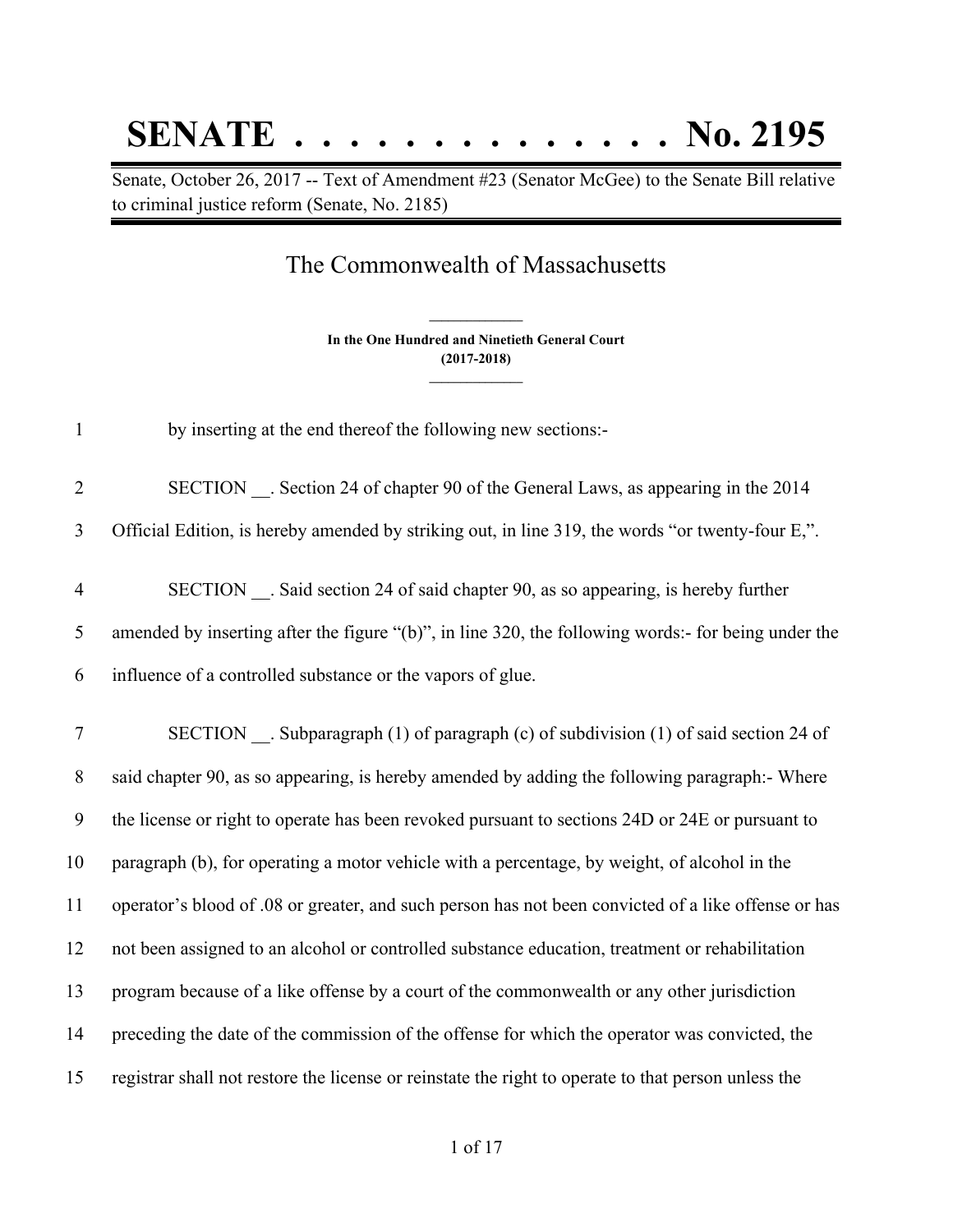prosecution of that person has been terminated in favor of the defendant, until 1 year after the date of conviction; provided, however, that such person may, after receiving notice of the revocation from the registrar, apply for the issuance of an ignition interlock license. Mandatory restrictions on an ignition interlock license granted by the registrar pursuant to this subparagraph shall include, but not be limited to: (i) proof in a format determined by the registrar that a functioning certified ignition interlock device is installed on vehicles that will be operated by the person during the term of the ignition interlock license; and (ii) an attestation that ignition interlock devices will be maintained on all vehicles to be operated by the person. A person with an ignition interlock license shall be prohibited from operating vehicles without an ignition interlock device for the duration of the license. Failure of the operator to remain in compliance with court probation shall be cause for immediate revocation of the ignition interlock license. The registrar shall provide notice of a revocation to the person issued the ignition interlock license at the address of record at the registry.

29 SECTION . Said section 24 of said chapter 90, as so appearing, is hereby further amended by inserting after the figure "(b)", in line 347, the following words:- for being under the influence of a controlled substance or the vapors of glue.

 SECTION \_\_. Subparagraph (2) of said paragraph (c) of said subdivision (1) of said section 24 of said chapter 90, as so appearing, is hereby amended by striking out the last sentence.

 SECTION \_\_. Said subparagraph (2) of said paragraph (c) of said subdivision (1) of said section 24 of said chapter 90, as so appearing, is hereby further amended by adding the following paragraph:- Where the license or the right to operate of a person has been revoked pursuant to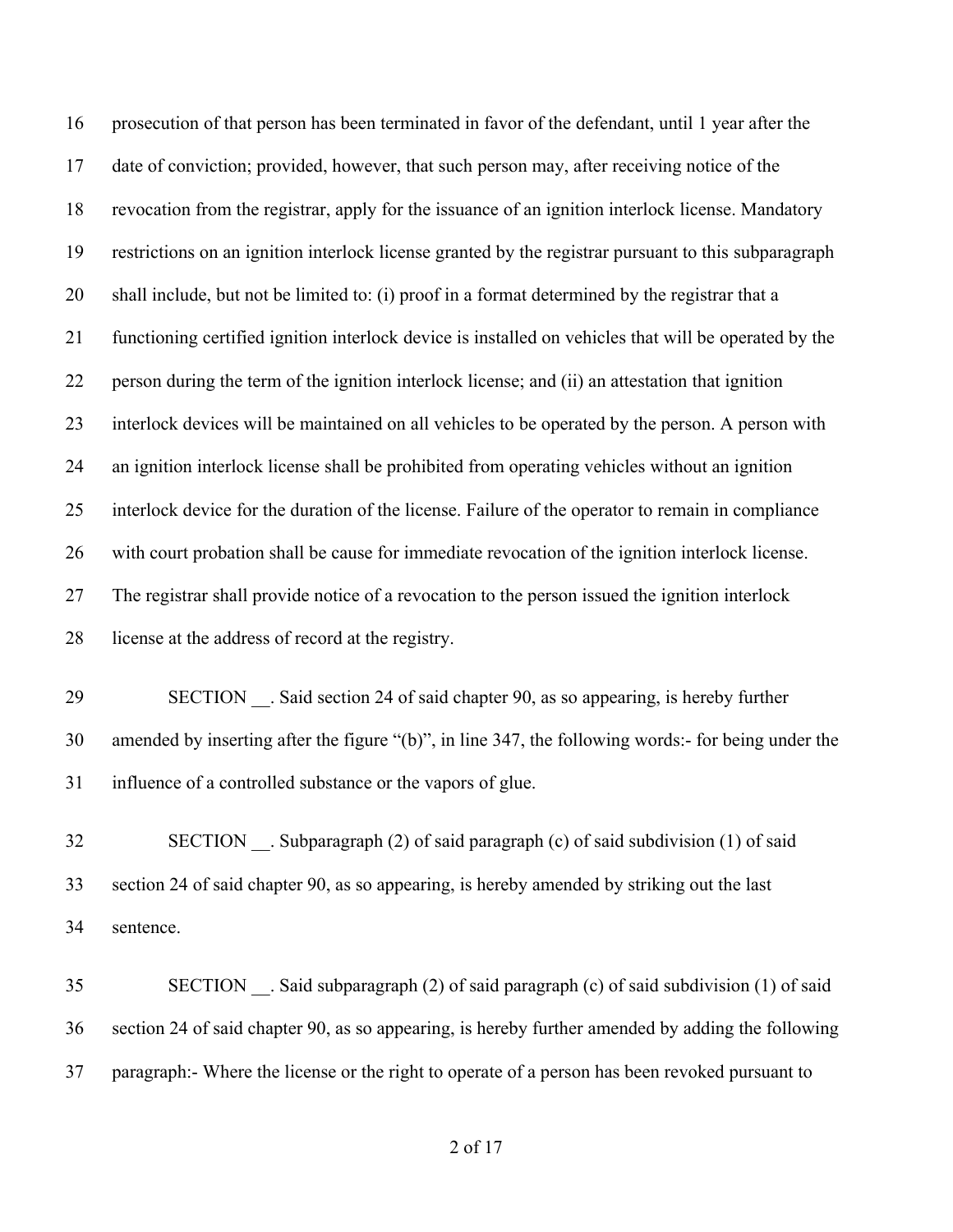paragraph (b) for operating a motor vehicle with a percentage, by weight, of alcohol in the operator's blood of .08 or greater and that person has been previously convicted of a like offense or assigned to an alcohol or controlled substance education, treatment or rehabilitation program by a court of the commonwealth or any other jurisdiction because of a like offense preceding the date of the commission of the offense for which that person has been convicted, the registrar shall not restore the license or reinstate the right to operate of that person unless the prosecution from the registrar, apply for the issuance of an ignition interlock license. That person shall provide proof in a format acceptable to the registrar that the person has enrolled in and is successfully completing the residential treatment program in subparagraph (4) of paragraph (a) of subdivision (1) or a treatment program mandated by section 24D or has completed the incarcerated portion of the sentence. Mandatory restrictions on an ignition interlock license granted by the registrar pursuant to this subparagraph shall include but not be limited to: (i) proof in a format determined by the registrar that a functioning certified ignition interlock device is installed on vehicles that will be operated by the person during the term of the ignition interlock license; and (ii) an attestation that ignition interlock devices will be maintained on all vehicles to be operated by the person. A person with an ignition interlock license shall be prohibited from operating vehicles without an ignition interlock device for the duration of the license. Failure of the operator to remain in compliance with court probation shall be cause for immediate revocation of the ignition interlock license. The registrar shall provide notice of a revocation to the person issued the ignition interlock license at the address of record at the registry.

58 SECTION . Said section 24 of said chapter 90, as so appearing, is hereby amended by inserting after the figure "(b)", in line 382, the following words:- for being under the influence of a controlled substance or the vapors of glue.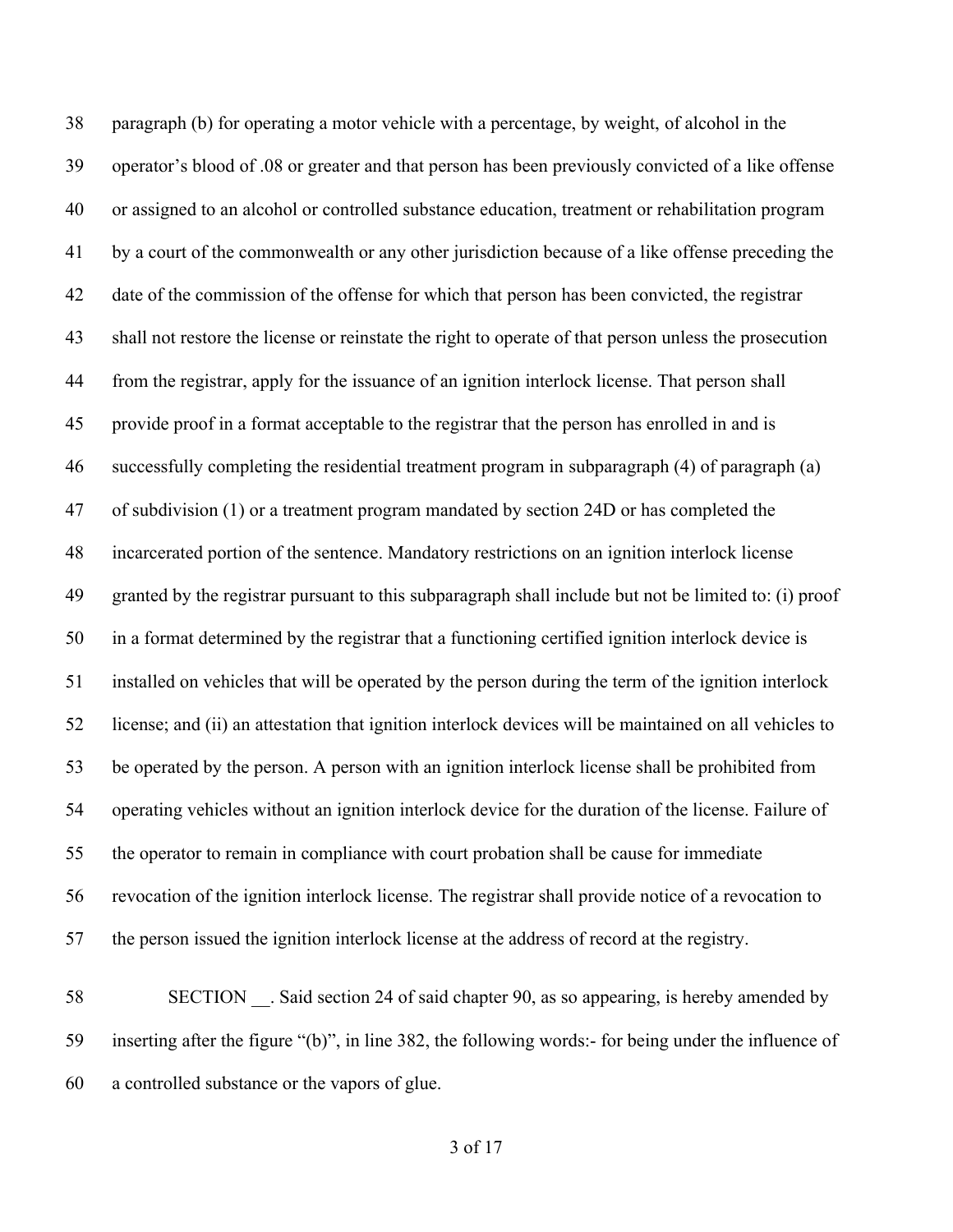SECTION \_\_. Subparagraph (3) of said paragraph (c) of said subdivision (1) of said section 24 of said chapter 90, as so appearing, is hereby amended by striking out the last sentence.

 SECTION \_\_. Said subparagraph (3) of said paragraph (c) of said subdivision (1) of said section 24 of said chapter 90, as so appearing, is hereby further amended by adding the following paragraph:- Where the license or right to operate of a person has been revoked pursuant to paragraph (b) for operating a motor vehicle with a percentage, by weight, of alcohol in the operator's blood of .08 or greater and that person has been previously convicted of a like offense or assigned to an alcohol or controlled substance education, treatment or rehabilitation program because of a like offense by a court of the commonwealth or any other jurisdiction 2 times preceding the date of the commission of the offense for which that person has been convicted or where the license or right to operate has been revoked due to a violation section 23 and such revocation was made pursuant to paragraph (b) or section 24D or 24E, the registrar shall not restore the license or reinstate the right to operate to that person, unless the prosecution of that person has terminated in favor of the defendant, until 8 years after the date of conviction; provided, however, that such person may, after completion of the incarcerated portion of the sentence, apply for an ignition interlock license for the balance of the 8 year revocation period. Such person shall provide proof in a format acceptable to the registrar that the person has enrolled in and is successfully completing the residential treatment program in subparagraph (4) of paragraph (a) of subdivision (1) or such treatment program mandated by section 24D. Mandatory restrictions on an ignition interlock license granted by the registrar pursuant to this subparagraph shall include but not be limited to: (i) proof in a format determined by the registrar that a functioning certified ignition interlock device is installed on vehicles that will be operated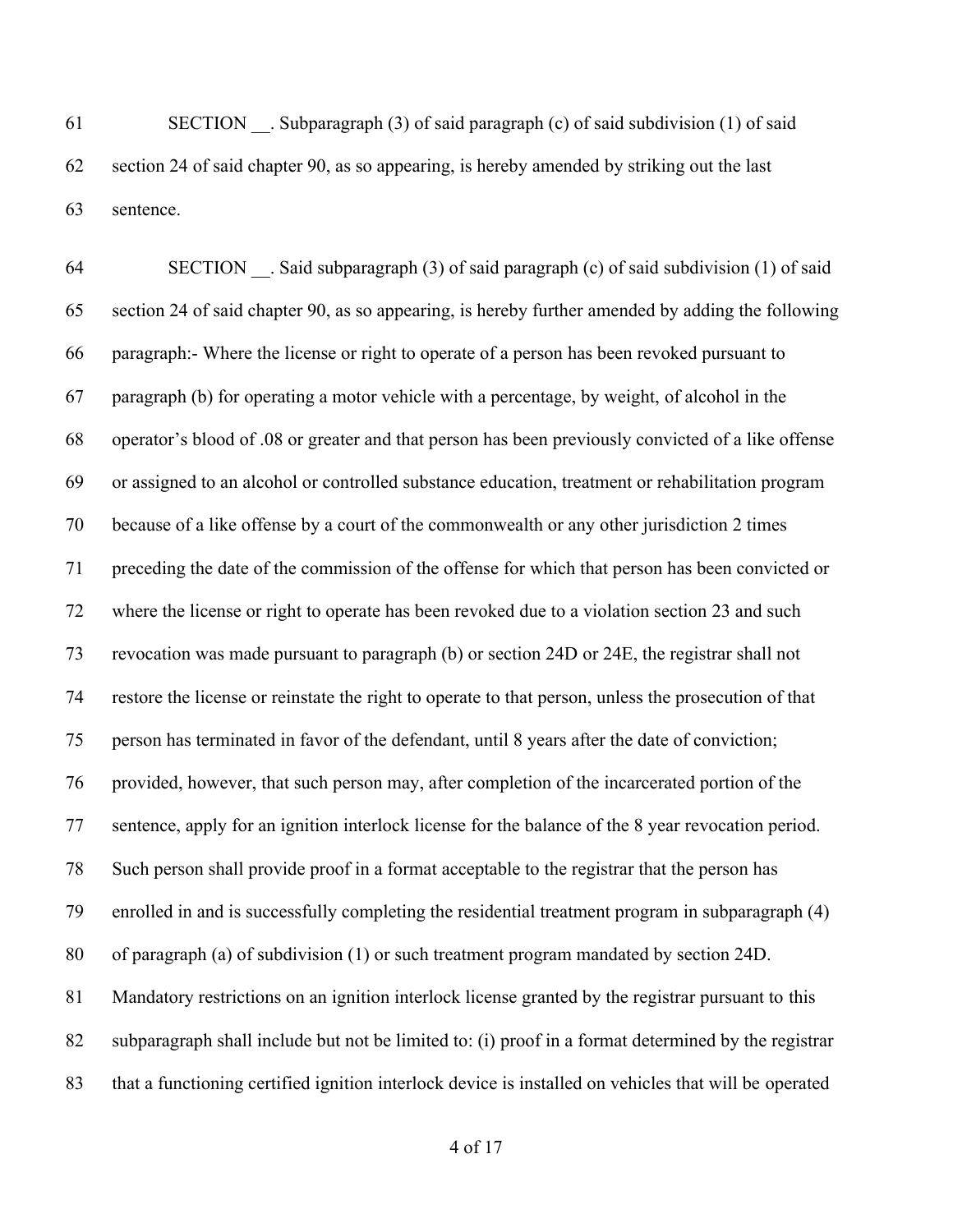by the person during the term of the ignition interlock license; and (ii) an attestation that ignition interlock devices will be maintained on all vehicles to be operated by the person. A person with an ignition interlock license shall be prohibited from operating vehicles without an ignition interlock device for the duration of the license. Failure of the operator to remain in compliance with court probation shall be cause for immediate revocation of the ignition interlock license. The registrar shall provide notice of a revocation to the person issued the ignition interlock license at the address of record at the registry.

91 SECTION . Said section 24 of said chapter 90, as so appearing, is hereby further amended by inserting after the figure "(b)", in line 417, the following words:- for being under the influence of a controlled substance or the vapors of glue.

94 SECTION . Subparagraph  $(3\frac{1}{2})$  of said paragraph (c) of said subdivision (1) of said section 24 of said chapter 90, as so appearing, is hereby amended by striking out the last sentence.

97 SECTION . Said subparagraph (3½) of said paragraph (c) of said subdivision (1) of said section 24 of said chapter 90, as so appearing, is hereby further amended by adding the following paragraph:- Where the license or the right to operate of a person has been revoked pursuant to subsection (b) for operating a motor vehicle with a percentage, by weight, of alcohol in the operator's blood of .08 or greater and that person has been previously convicted of a like offense or assigned to an alcohol or controlled substance education, treatment or rehabilitation program by a court of the commonwealth or any other jurisdiction because of a like offense 3 times preceding the date of the commission of the offense for which the person has been convicted, the registrar shall not restore the license or reinstate the right to operate of that person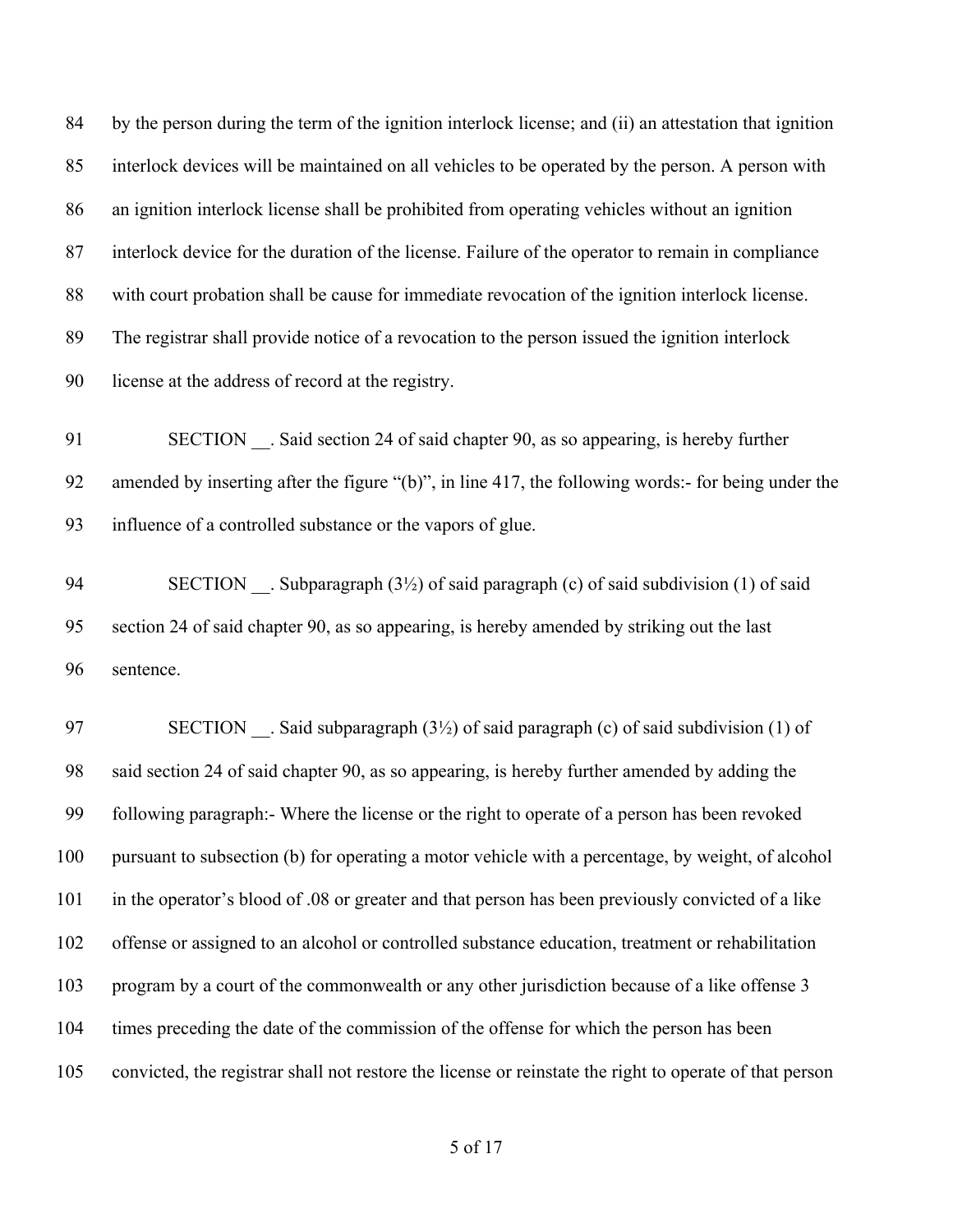unless the prosecution of that person has been terminated in favor of the defendant, until 10 years after the date of the conviction; provided, however, that such person may, after the completion of the incarcerated portion of the sentence, apply for the issuance of an ignition interlock license. Such person shall provide proof in a format acceptable to the registrar that the person has enrolled in and is successfully completing the residential treatment program in subparagraph (4) of paragraph (a) of subdivision (1) or a treatment program mandated by section 24D. The ignition interlock license shall not be removed for the life of the person; provided, however, that the person may petition the registrar for removal not less than 10 years after the issuance of the ignition interlock license and not less than every 5 years thereafter. Mandatory restrictions on an ignition interlock license granted by the registrar pursuant to this subparagraph shall include, but not be limited to: (i) proof in a format determined by the registrar that a functioning certified ignition interlock device is installed on vehicles that will be operated by the person during the term of the ignition interlock license; and (ii) an attestation that ignition interlock devices will be maintained on all vehicles to be operated by the person. A person with an ignition interlock license shall be prohibited from operating vehicles without an ignition interlock device for the duration of the license. Failure of the operator to remain in compliance with probation shall be cause for immediate revocation of the ignition interlock license. The registrar shall provide notice of a revocation to the person issued the ignition interlock license at the address of record at the registry. An aggrieved party may appeal, in accordance with chapter 30A, from an order of the registrar of motor vehicles pursuant to this subparagraph.

126 SECTION . Said paragraph (c) of said subdivision (1) of said section 24 of said chapter 127 90, as so appearing, is hereby further amended by striking out subparagraph (3¼) and inserting in 128 place thereof the following subparagraph:- (3<sup>3</sup>/4) Where the license or the right to operate of a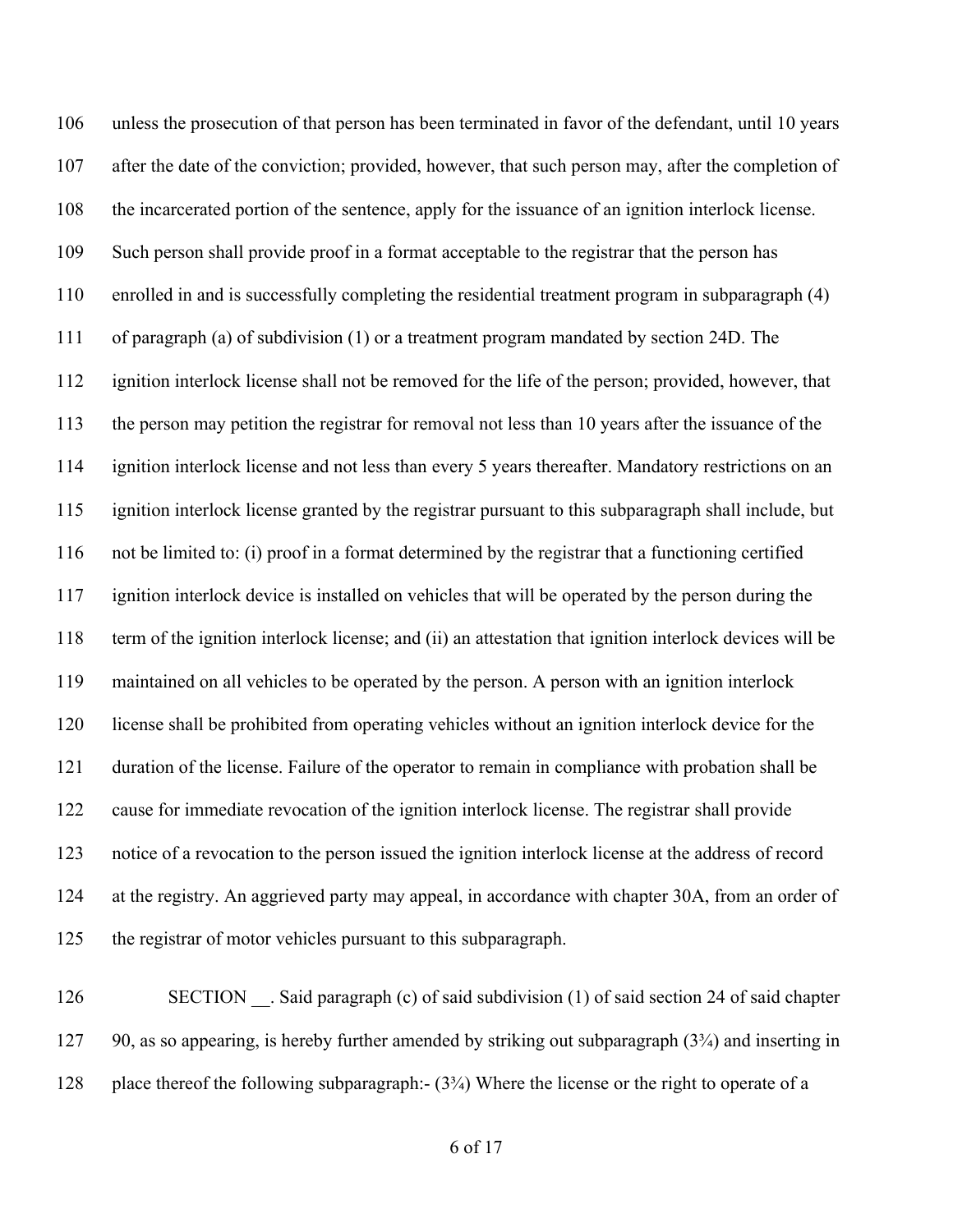129 person has been revoked pursuant to paragraph (b) and that person was previously convicted of a like offense or assigned to an alcohol or controlled substance education, treatment or rehabilitation program by a court of the commonwealth or any other jurisdiction because of a like offense not less than 4 times preceding the date of the commission of the offense for which the person has been convicted, that person's license or right to operate a motor vehicle shall be revoked for the life of that person; provided, however, that such person may, after completion of the incarcerated portion of the sentence, apply for an ignition interlock license. Such person shall provide proof in a format acceptable to the registrar that the person has enrolled in and has successfully completed or is successfully completing the residential treatment program in subparagraph (4) of paragraph (a) of subdivision (1) or a treatment program mandated by section 139 24D and has completed the incarcerated portion of the sentence. The ignition interlock license shall not be removed for the life of the person; provided, however, that the person may petition the registrar for removal not less than 10 years after the issuance of the ignition interlock license and not less than every 5 years thereafter. Mandatory restrictions on an ignition interlock license granted by the registrar pursuant to this subparagraph shall include, but not be limited to: (i) proof in a format determined by the registrar that a functioning certified ignition interlock device is installed on vehicles that will be operated by the person during the term of the ignition interlock license; and (ii) an attestation that ignition interlock devices will be maintained on all vehicles to be operated by the person. A person with an ignition interlock license shall be prohibited from operating vehicles without an ignition interlock device for the duration of the license. Failure of the operator to remain in compliance with probation shall be cause for immediate revocation of the ignition interlock license. An aggrieved party may appeal, in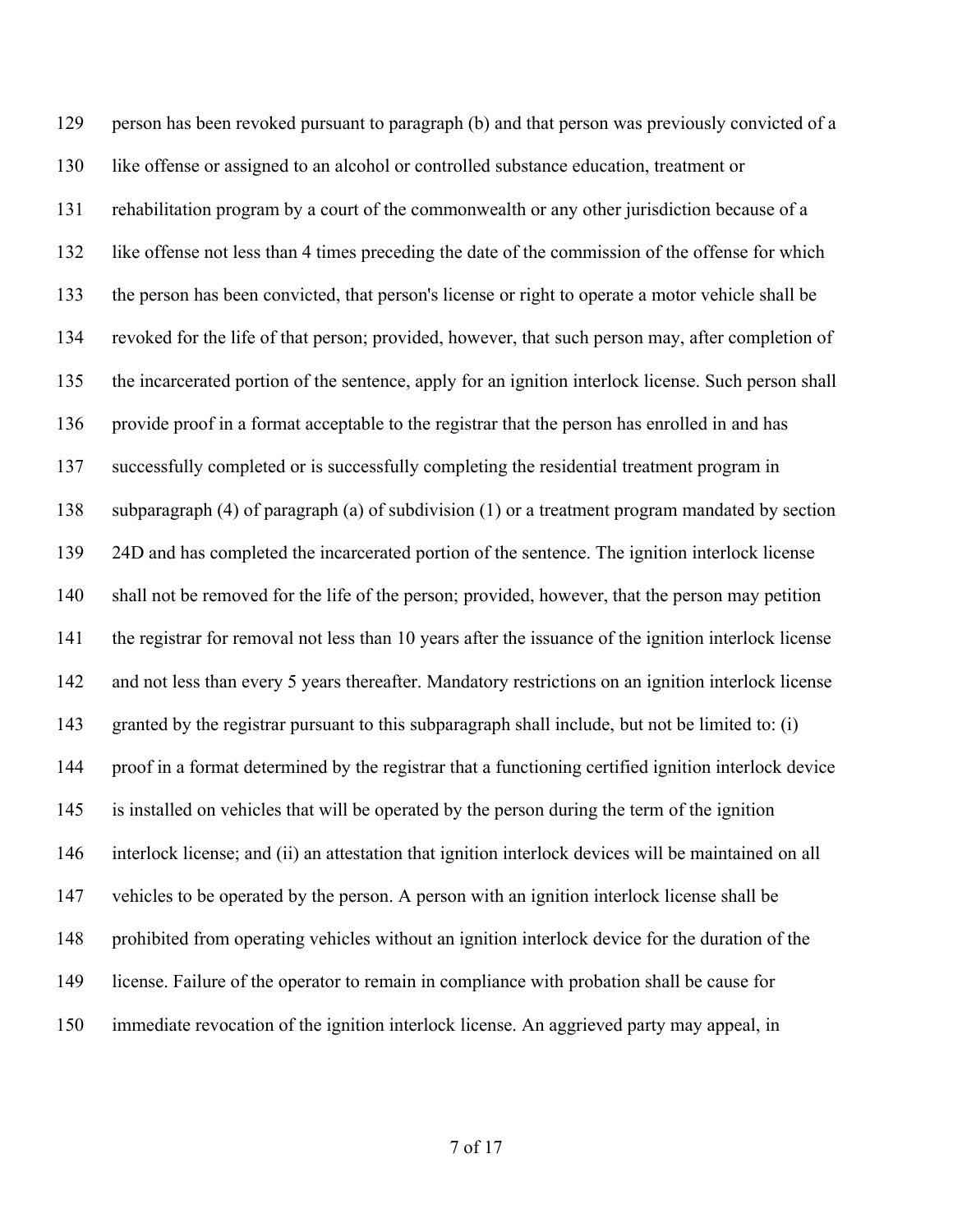accordance with chapter 30A, from an order of the registrar of motor vehicles pursuant to this subparagraph.

153 SECTION . Said section 24 of said chapter 90, as so appearing, is hereby amended by striking out, in line 575, the word "restistrar" and inserting in place thereof the following word:- registrar.

156 SECTION . The fifth paragraph of subparagraph (1) of paragraph (f) of said subdivision (1) of said section 24 of said chapter 90, as so appearing, is hereby further amended by striking out the first sentence and inserting in place thereof the following 4 sentences:- A person who refuses to submit to a chemical test or analysis of breath or blood may apply for the issuance of an ignition interlock license, on or after the effective date of the suspension, for the balance of the suspension period imposed by this paragraph. A mandatory restriction on an ignition interlock license granted by the registrar pursuant to this subparagraph shall include, but not be limited to: (i) proof in a format determined by the registrar that a functioning certified ignition interlock device is installed on vehicles that will be operated by the person during the term of the ignition interlock license; and (ii) an attestation that ignition interlock devices will be maintained on all vehicles to be operated by the person. A person with an ignition interlock license shall be prohibited from operating vehicles without an ignition interlock device for the duration of the license. A person issued an ignition interlock license pursuant to this subparagraph shall not receive credit against an additional ignition interlock requirement arising from the same incident or from another incident. A defendant, during the suspension period imposed by this paragraph, may immediately, upon the entry of a not guilty finding or dismissal of all charges under this section, section 24G, section 24L or section 13½ of chapter 265, and in the absence of any other alcohol related charges pending against the defendant, apply for and be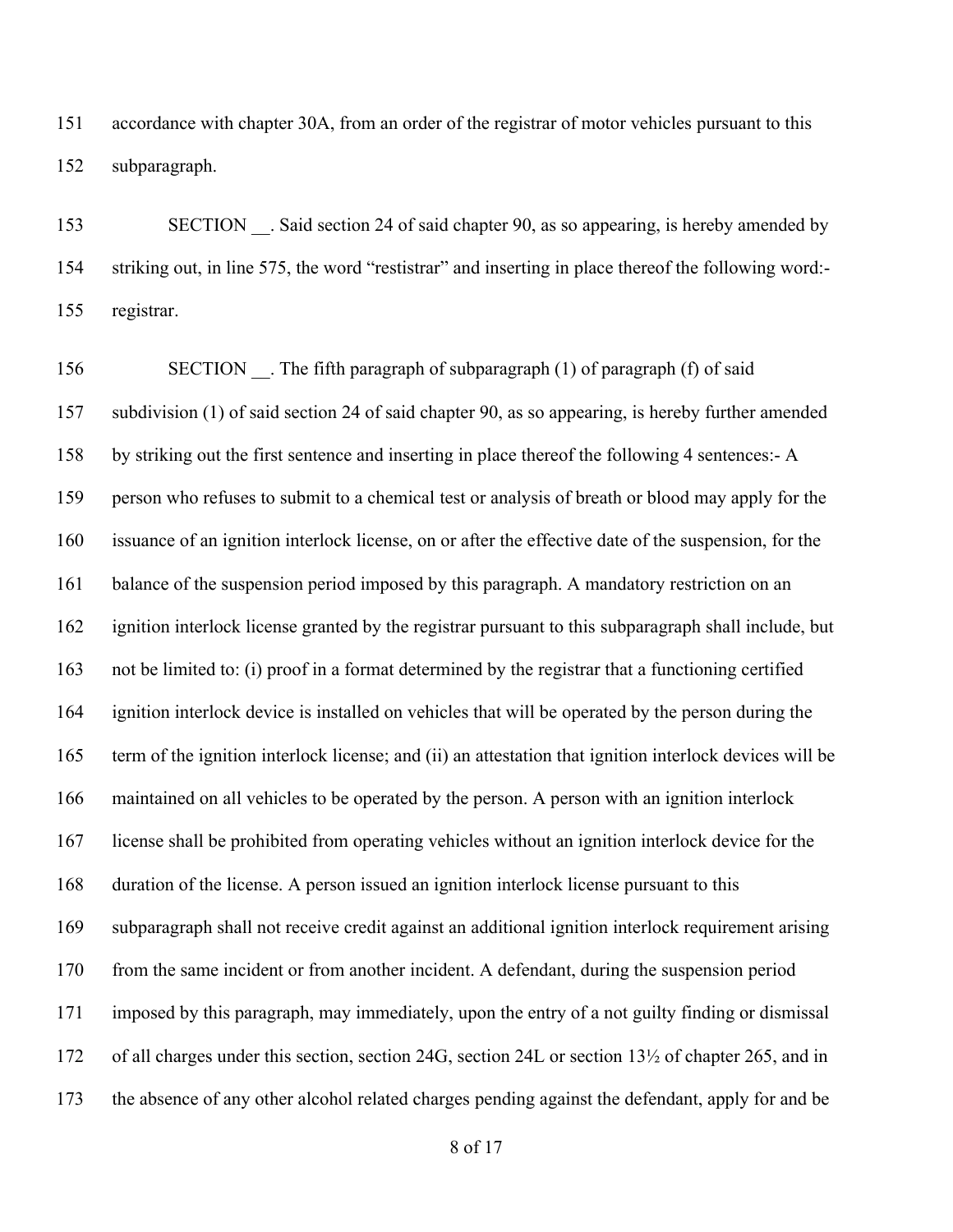immediately granted a hearing before the court which took final action on the charges for the purpose of requesting the restoration of the person's license.

176 SECTION . Subparagraph (2) of said paragraph (f) of said subdivision (1) of said section 24 of said chapter 90, as so appearing, is hereby amended by inserting after the second paragraph the following paragraph:- A person may apply in advance of or after the effective date of a suspension under this subparagraph, for the issuance of an ignition interlock license for the balance of the suspension period listed in this paragraph. Mandatory restrictions on an ignition interlock license granted by the registrar pursuant to this subparagraph shall include, but not be limited to: (i) proof in a format determined by the registrar that a functioning certified ignition interlock device is installed on vehicles that will be operated by the person during the term of the ignition interlock license; and (ii) an attestation that ignition interlock devices will be maintained on all vehicles to be operated by the person. A person with an ignition interlock license shall be prohibited from operating vehicles without an ignition interlock device for the duration of the license. A suspension for failure of a chemical test or analysis of breath or blood shall run consecutively, both as to any additional suspension periods arising from the same incident, and as to each other. A person issued an ignition interlock license pursuant to this subparagraph shall receive day for day credit against an additional ignition interlock requirement arising from the same incident.

192 SECTION . Paragraph (g) of said subdivision (1) of said section 24 of said chapter 90, as so appearing, is hereby amended by inserting after the first paragraph the following paragraph:- The application for the issuance of an ignition interlock license for the period during which a person's license, permit or right to operate is suspended pursuant to subparagraph (1) of paragraph (f) shall waive the person's right to a hearing pursuant to this subparagraph.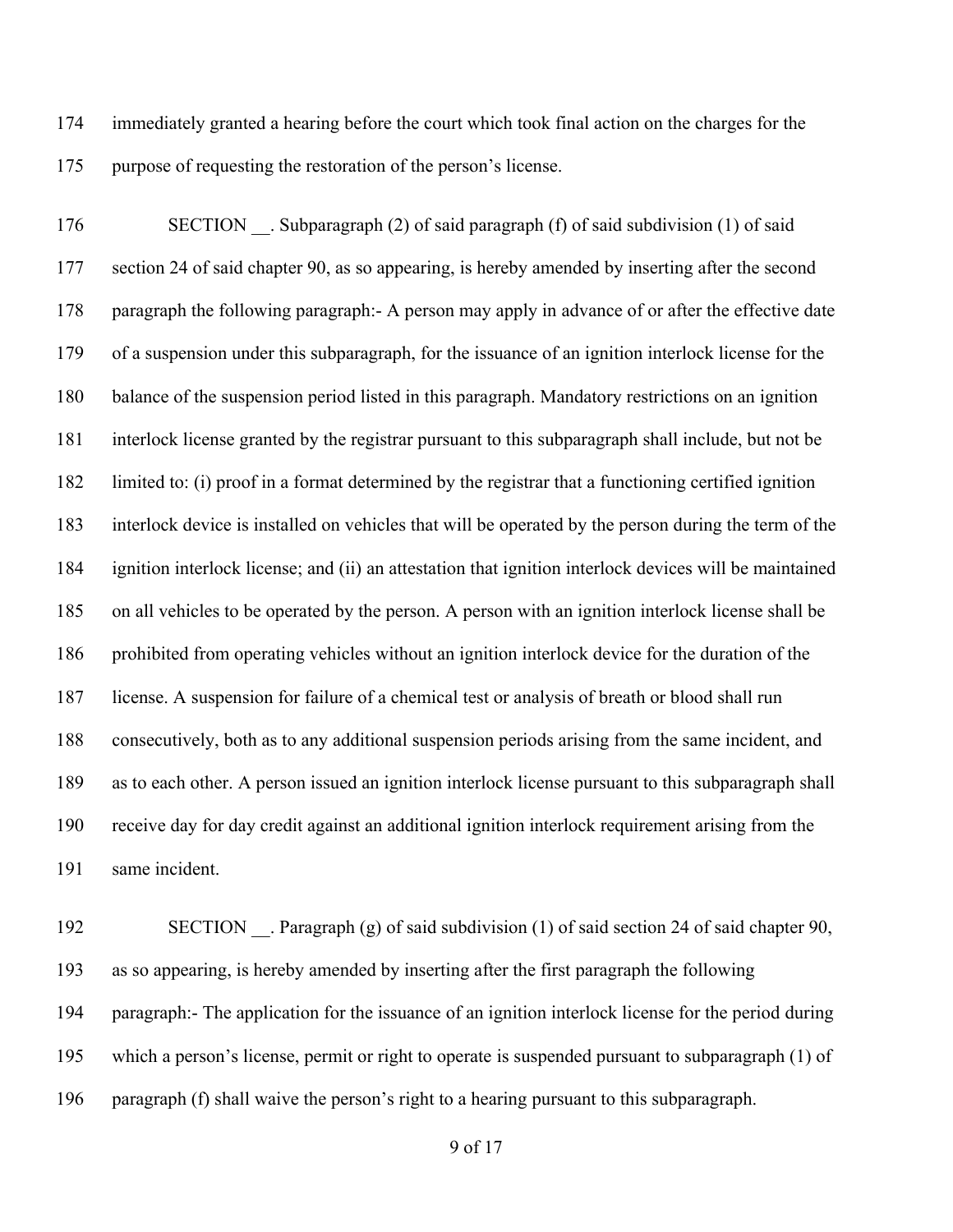197 SECTION . Said chapter 90 is hereby further amended by striking out section 24<sup>1</sup>/<sub>2</sub>, as so appearing, and inserting in place thereof the following section:- Section 24½. (a) No person whose license has been suspended in the commonwealth or any other jurisdiction by reason of an assignment to an alcohol education, treatment or rehabilitation program or because of a conviction for a violation of subsection (a) of section 24G, or operating a motor vehicle with a percentage by weight of blood alcohol of .08 or greater or while under the influence of intoxicating liquor in violation of paragraph (a) of subdivision (1) of section 24, subsection (b) of said section 24G, section 24L, section 131/2 of chapter 265, subsection (a) of section 8 of chapter 90B, section 8A or 8B of said chapter 90B or, in the case of another jurisdiction, for any like offense, shall be issued a new license or right to operate or have such license or right to operate restored if that person has previously been so assigned or convicted unless such person provides proof in a format acceptable to the registrar that the person has a functioning certified ignition interlock device installed on all vehicles to be operated by that person as a precondition for the issuance, reissuance or restoration of a license or right to operate. A functioning certified ignition interlock device shall be installed and maintained on all vehicles operated by any such person for a period of 2 years. (b) Any person whose license or right to operate is restricted to operating vehicles equipped with a functioning certified ignition interlock device shall have such device inspected, maintained and monitored in accordance with regulations which shall be promulgated by the registrar. The ignition interlock device shall be calibrated to prevent the motor vehicle from being started with the breath sample provided has an alcohol concentration of 0.025 or more. The ignition interlock device shall remain in place until the registrar receives a declaration from the person's ignition interlock device vendor, in a form provided or approved by the registry, certifying that there have been none of the following incidents in the six consecutive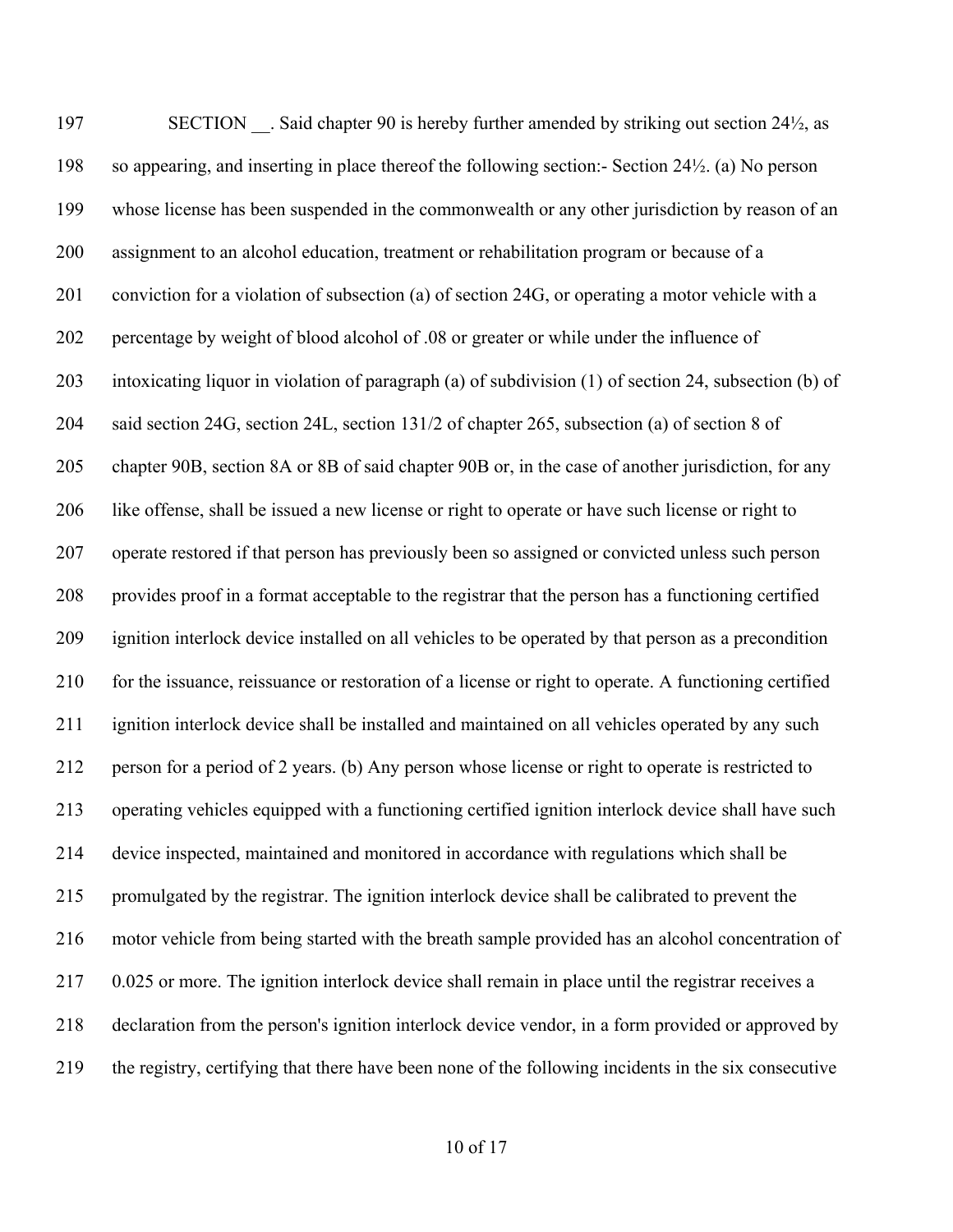months prior to the date the person seeks removal of the device: (a) any attempt to start the vehicle with a breath alcohol concentration of 0.04 or more unless a subsequent test performed within ten minutes registers a breath alcohol concentration lower than 0.04; (b) failure to take any random test; (c) failure to pass any random retest with a breath alcohol concentration of 224 0.025 or lower; (d) any attempt to remove, tamper or circumvent the proper operation of the device; or (e) failure of the person to appear at the ignition interlock device vendor when required for maintenance, repair, calibration, monitoring, inspection, or replacement of the device.

 SECTION \_\_. Section 24D of said chapter 90, as so appearing, is hereby amended by inserting after the word "defendant", in line 65, the following words:- whose disposition resulted 230 from the use of a controlled substance or the vapors of glue.

231 SECTION . The fourth paragraph of said section 24D of said chapter 90, as so appearing, is hereby amended by inserting after the fifth sentence the following sentence:- Notwithstanding subparagraph (1) of paragraph (c) of subdivision (2) of section 24, subparagraph (1) of paragraph (f) of subdivision (1) of section 24 and section 24P, a defendant whose disposition resulted from a conviction or charge of alcohol in their blood of .08 or greater or while under the influence of intoxicating liquor may immediately upon entering a program pursuant to this section apply to the registrar for issuance of an ignition interlock license for the probation period. A mandatory restriction on an ignition interlock license granted by the registrar pursuant to this paragraph shall include, but not be limited to:(i) proof in a format determined by the registrar that a functioning certified ignition interlock device is installed on vehicles that will be operated by the person during the term of the ignition interlock license; and (ii) an attestation 242 that ignition interlock devices will be maintained on all vehicles to be operated by the person. A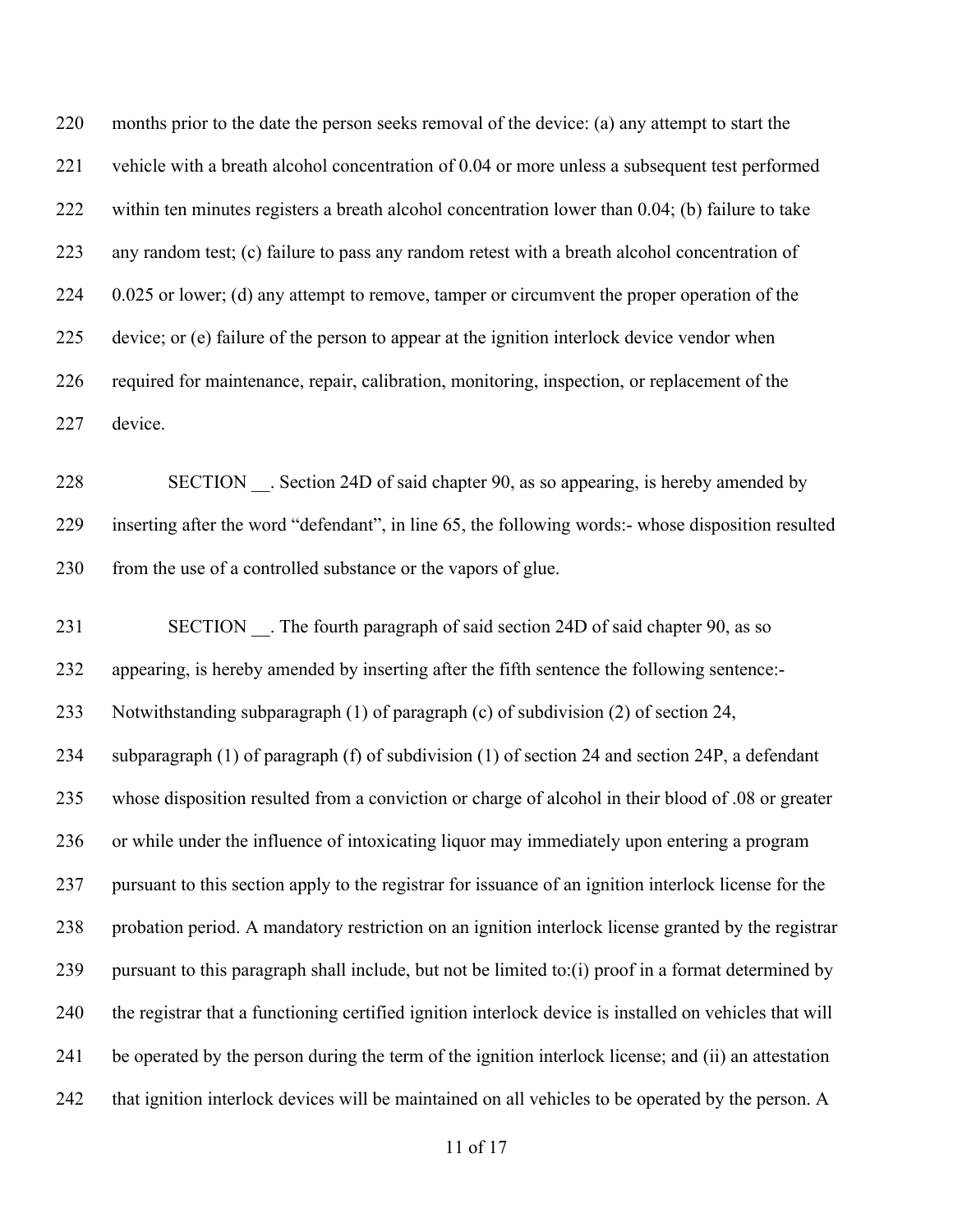person with an ignition interlock license shall be prohibited from operating vehicles without an ignition interlock device for the duration of the license.

 SECTION \_\_. Said section 24D of said chapter 90, as so appearing, is hereby further amended by inserting after the word "hardship", in lines 76 and 81, each time it appears, the following words:- or ignition interlock.

248 SECTION . Section 24E of said chapter 90, as so appearing, is hereby amended by inserting after the word "program", in line 38, the following words:- and may include a written statement by the supervisor of the ignition interlock provider used by such person detailing the person's compliance with the ignition interlock requirement.

 SECTION \_\_. Said section 24E of said chapter 90, as so appearing, is hereby further amended by inserting after the word "operate", in lines 66 and 67, each time it appears, the following words:- or an ignition interlock license.

 SECTION \_\_. Section 24G of said chapter 90, as so appearing, is hereby amended adding the following subsection:- (d) Upon completion of the period of imprisonment prescribed in subsection (a) or (b) for an offense involving operating a motor vehicle with a percentage, by weight, of alcohol in the blood of .08 or greater or while under the influence of intoxicating liquor, the person may apply to the registrar for the issuance of an ignition interlock license for 260 the remainder of the revocation period designated in subsection (c). The registrar may issue such license under such terms and conditions as appropriate and necessary for the balance of the revocation period listed in this subsection. Mandatory restrictions on an ignition interlock license granted by the registrar pursuant to this subsection shall include, but not be limited to: (i) proof in a format determined by the registrar that a functioning certified ignition interlock device is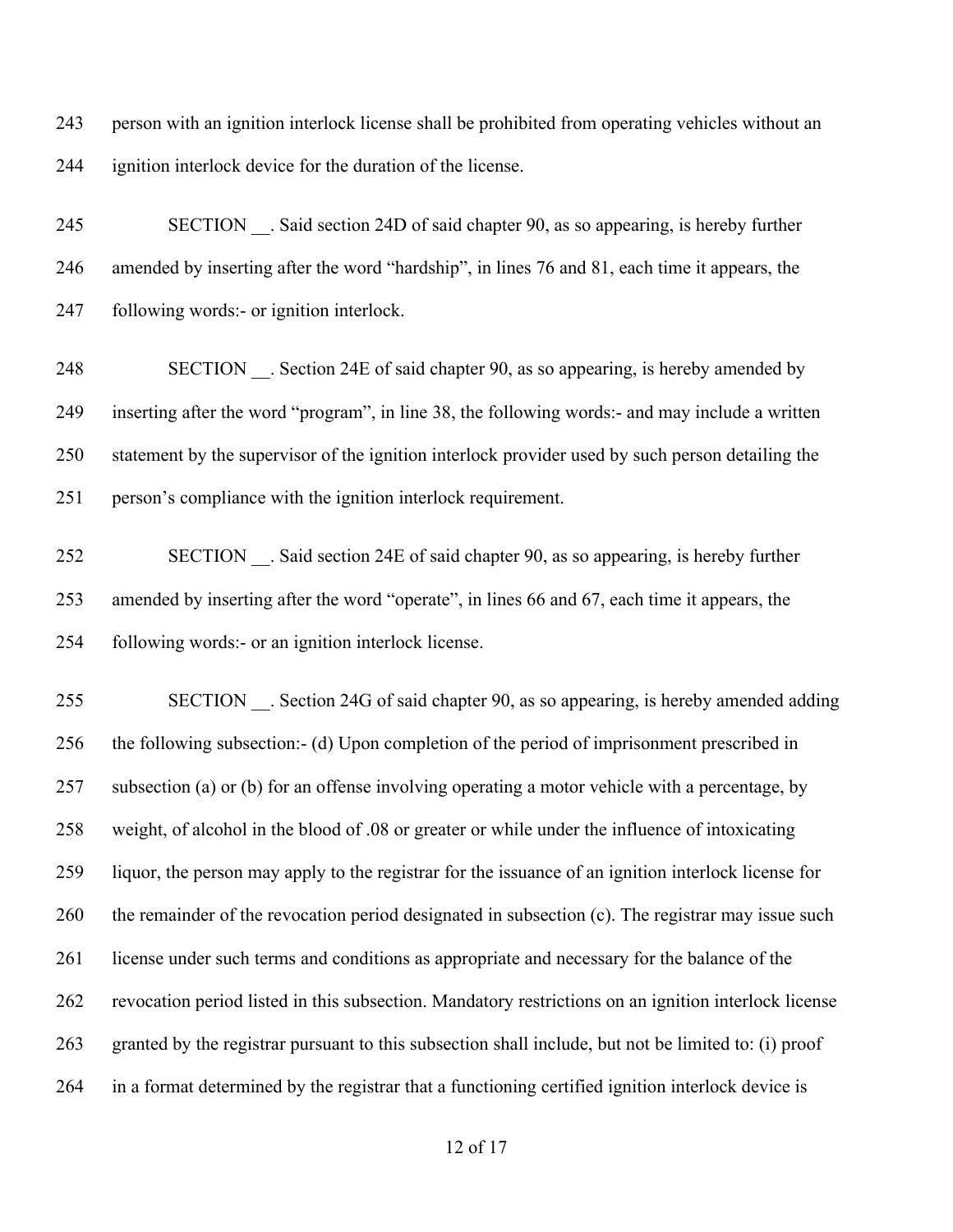installed on vehicles that will be operated by the person during the term of the ignition interlock license; and (ii) an attestation that ignition interlock devices will be maintained on all vehicles to be operated by the person. A person with an ignition interlock license shall be prohibited from operating vehicles without an ignition interlock device for the duration of the license. Failure of the operator to remain in compliance with the sentence or court probation shall be cause for immediate revocation of the ignition interlock license. The registrar shall provide notice a revocation to the person issued the ignition interlock license at the address of record at the registry.

 SECTION \_\_. Section 24L of said chapter 90, as so appearing, is hereby amended by adding the following subdivision:- (5) Upon completion of the period of imprisonment prescribed in subdivision (1) or (2) for an offense involving operating a motor vehicle with a percentage, by weight, of alcohol in the blood of .08 or greater or while under the influence of intoxicating liquor, the person may apply to the registrar for the issuance of an ignition interlock license for the remainder of the revocation period designated in subdivision (4). The registrar may issue such license under such terms and conditions as appropriate and necessary for the balance of the revocation period listed in this subsection. Mandatory restrictions on an ignition interlock license granted by the registrar pursuant to this subdivision shall include, but not be limited to: include: (i) proof in a format determined by the registrar that a functioning certified ignition interlock device is installed on vehicles that will be operated by the person during the term of the ignition interlock license; and (ii) an attestation that ignition interlock devices will be maintained on all vehicles to be operated by the person. A person with an ignition interlock license shall be prohibited from operating vehicles without an ignition interlock device for the duration of the license. Failure of the operator to remain in compliance with the sentence or court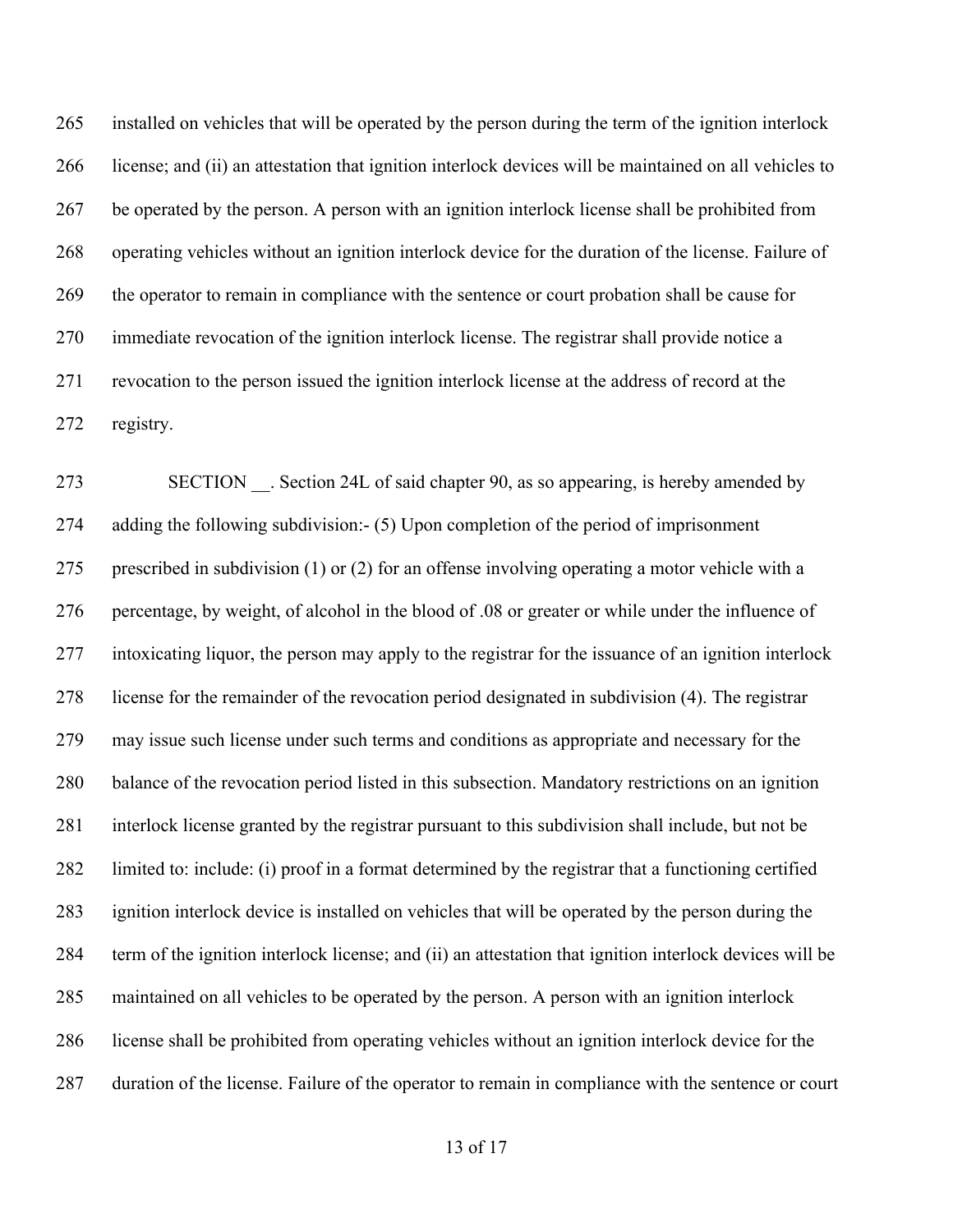probation shall be cause for immediate revocation of the ignition interlock license. The registrar shall provide notice of a revocation to the person issued the ignition interlock license at the address of record at the registry.

291 SECTION . Section 24N of said chapter 90, as so appearing, is hereby amended by inserting after the word "days", in line 38, the following words:- ; provided, however, that such person may apply, on or after the effective date of the suspension, for the issuance of an ignition interlock license for the balance of the suspension period listed in this subsection; provided further, that mandatory restrictions on an ignition interlock license granted by the registrar pursuant to this section shall include, but not be limited to: (i) proof in a format determined by the registrar that a functioning certified ignition interlock device is installed on vehicles that will be operated by the person during the term of the ignition interlock license; and (ii) an attestation that ignition interlock devices will be maintained on all vehicles to be operated by the person. A person with an ignition interlock license shall be prohibited from operating vehicles without an ignition interlock device for the duration of the license. A suspension for failure of a chemical test or analysis of breath or blood shall run consecutively, both as to any additional suspension periods arising from the same incident and as to each other. A person issued an ignition interlock license pursuant to this section shall receive day-for-day credit against any additional ignition interlock requirement arising from the same incident.

 SECTION \_\_. Said section 24N of said chapter 90, as so appearing, is hereby further amended by striking out, in lines 58 to 61, inclusive, the words "refusal. No license shall be restored under any circumstances and no restricted or hardship permits shall be issued during the suspension period imposed by this paragraph; provided, however, that the" and inserting in place thereof the following words:- refusal; provided further, that a person who refused to submit to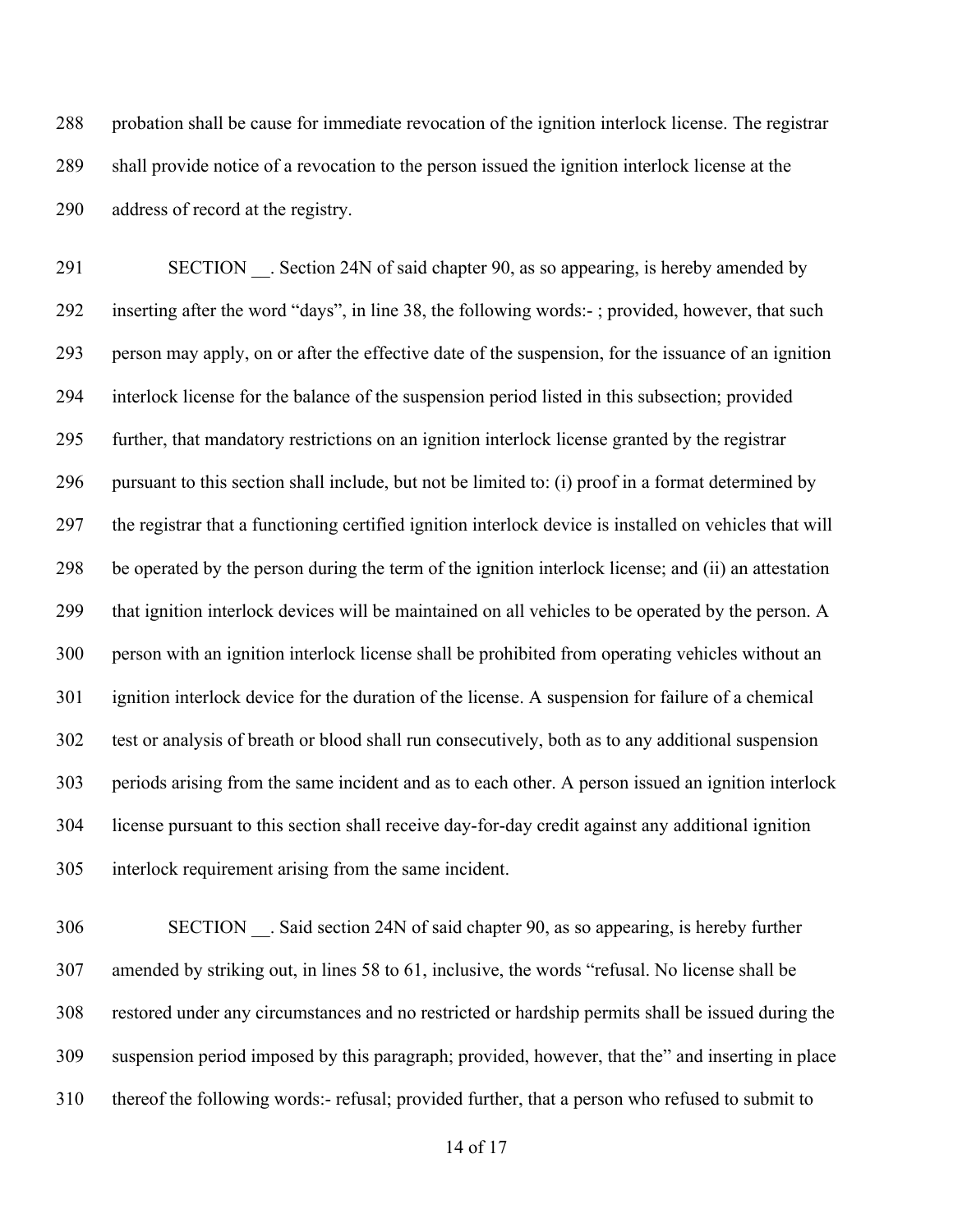such test or analysis may apply, on or after the effective date of the suspension, for the issuance of an ignition interlock license for the balance of the suspension period listed in this section;provided further, that mandatory restrictions on an ignition interlock license granted by the registrar pursuant to this paragraph shall include, but not be limited to: (i) proof in a format determined by the registrar that a functioning certified ignition interlock device is installed on vehicles that will be operated by the person during the term of the ignition interlock license; and (ii) an attestation that ignition interlock devices will be maintained on all vehicles to be operated by the person. A person with an ignition interlock license shall be prohibited from operating vehicles without an ignition interlock device for the duration of the license; provided however, that a suspension for a refusal of either a chemical test or analysis of breath or blood shall run consecutively, both as to any additional suspension periods arising from the same incident and as to each other; provided further, that a person issued an ignition interlock license pursuant to this section shall not receive credit against any additional ignition interlock requirement arising from the same incident; and provided further, that a.

 SECTION \_\_. Said section 24N of said chapter 90, as so appearing, is hereby further amended by adding the following paragraph:- The application for the issuance of an ignition interlock license for the period during which a person's license, permit or right to operate is suspended pursuant to this section shall waive the person's right to a hearing pursuant to this section.

330 SECTION . Section 19 of chapter 122 of the acts of 2005 is hereby amended by inserting after the word "registry", in line 7, the following words:- ; provided, however, that approval procedures for ignition interlock device servicing and monitoring entities shall require any entity seeking certification to agree to provide all program costs, including installation,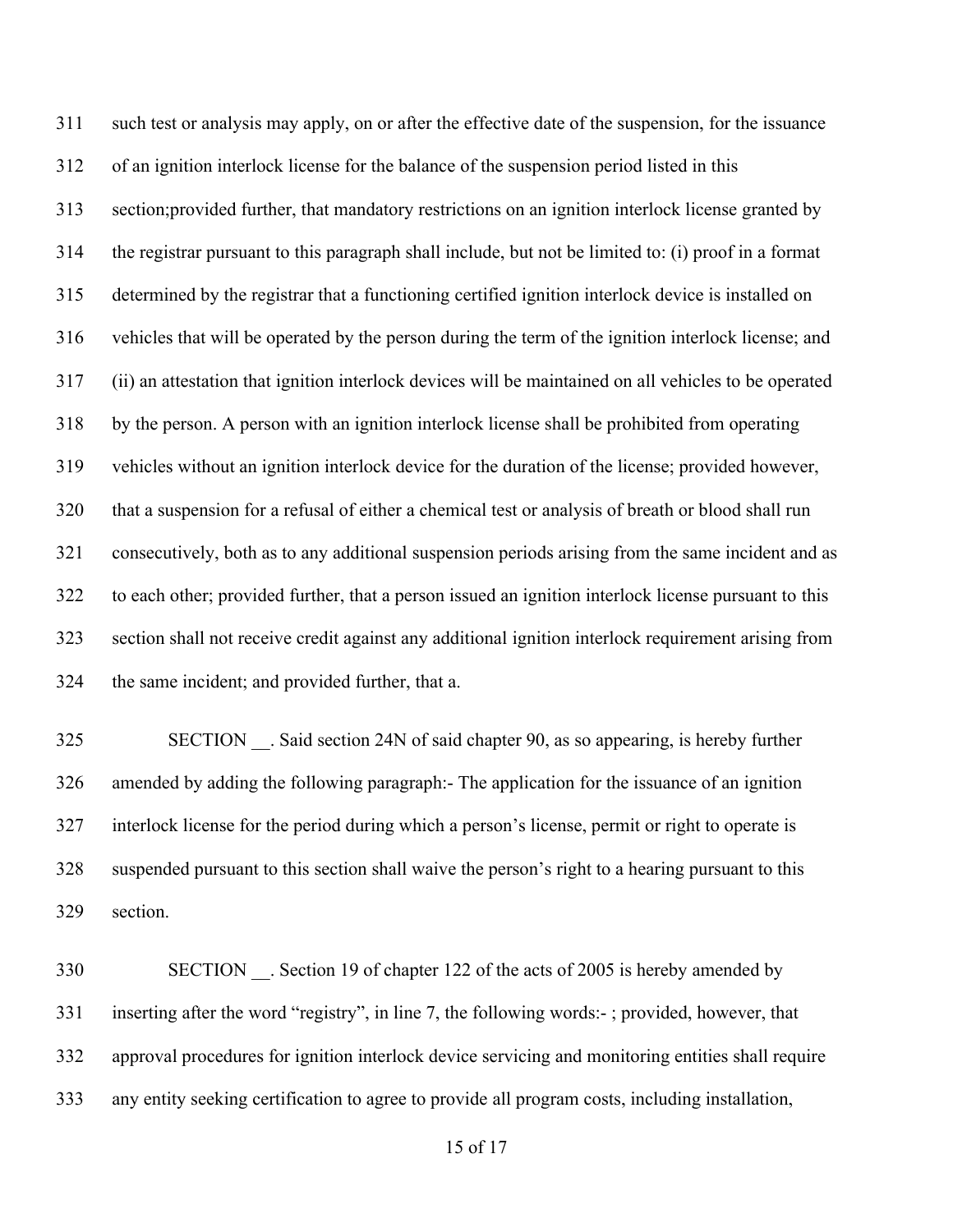maintenance and removal, at fifty percent cost to a person who presents documentation issued by the registrar that such cost would cause a substantial financial hardship on the offender or the offender's family; provided further, that documentation of substantial financial hardship on the offender or the offender's family shall include, but not be limited to, evidence of a valid electronic benefit transfer card or evidence of a valid MassHealth benefits card; and provided further, that the registrar shall provide notice to a person seeking application for a certified ignition interlock device that the person may obtain a certified ignition interlock device, services and monitoring at fifty percent cost if such cost would cause a substantial financial hardship on the offender or the offender's family.

343 SECTION . Said section 19 of said chapter 122 of the acts of 2005 is hereby further amended by inserting after the word "vehicles", in line 10, the following words:- ; provided, however, that reporting shall ensure compliance with an entity's responsibly pursuant to clause (2) including, but not limited to, standard charges for installation, service, maintenance and removal of a device and percentages of the entity's standard program costs waived pursuant to said clause (2).

349 SECTION Clause (6) of said section 19 of said chapter 122 of the acts of 2005 is hereby amended by striking out clauses (a) to (c), inclusive, and inserting in place thereof the following 3 clauses:- (i) of inspection of the certified ignition interlock device for accurate operation by an entity approved by the registrar not less than once every 30 days, as promulgated by the registrar, for the duration of any license ignition interlock device restriction; (ii) that the ignition interlock device shall be monitored, maintained and serviced not less than every 30 days, as promulgated by the registrar, by an entity approved by the registrar; and (iii) that the costs to